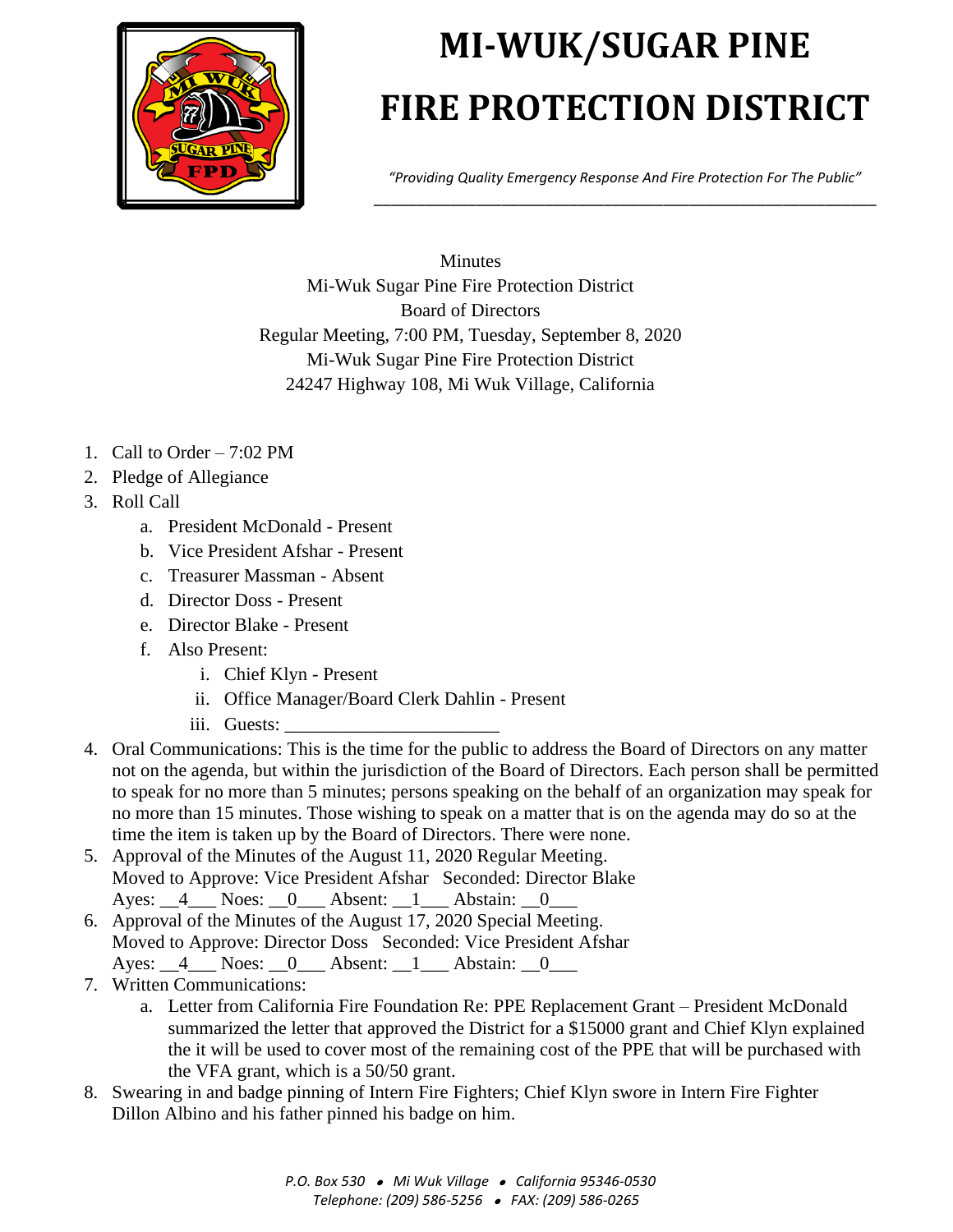*Minutes Regular Meeting September 8, 2020 Page 2 of 3*

- 9. Reports:
	- a. Auxiliary Report: Sherry Blake, MWSPFPD Auxiliary President. No report.
	- b. USFS Report: No report.
	- c. CAL FIRE Report: No Report.
	- d. Chief's Report: James Klyn, Fire Chief, read and elaborated on the written report that is in the meeting record.
	- e. District Policies & Procedures Committee: Director Doss. The committee did not meet.
	- f. Treasurers Report on Budget Committee and Financial Reports: President McDonald presented the report of the Budget Committee meeting, prepared by Treasurer Massman, that is in the meeting record.

Financial Reports for Month Ending July 31, 2020:

- i. Tuolumne County Trial Balance
- ii. Tuolumne County Budget Status
- iii. Month End Cash on Hand History
- Moved to Receive: Director Blake Seconded: Director Doss

Ayes: 4 Noes: 0 Absent: 1 Abstain: 0

- 10. Discussion and Action Items:
	- a. President McDonald opened the PUBLIC HEARING on the 2020/2021 Final Budget for the Mi-Wuk Sugar Pine Fire Protection District; Office Manager Dahlin informed the Board that  $DRAFT - 2$  of the proposed budget, in the amount of \$973,848.61, was added to the meeting packets on September 8 (and replaces the original) to update the revenue and expenses for the strike team deployments as they both increased substantially since the meeting packets were distributed. President McDonald went over, and the Directors discussed, the portions of Treasurer Massman's report that relate to the proposed budget. Director Doss asked about the budgeted amount for vehicle maintenance and said he would like to see it increased in the future. As there were no further questions from the Board and none from the Public. President McDonald closed the PUBLIC HEARING.
	- b. Adoption of the 2020/2021 Final Budget: Moved to Approve: Director Doss Seconded: Vice President Afshar Ayes: <u>4</u> Noes: 0 Absent: 1 Abstain: 0
	- c. Adoption of Resolution Number 2020.09.08.1 approving the Department of Forestry and Fire Protection Agreement #7FG20074 under the Volunteer Fire Assistance Program of the Cooperative Fire Assistance Act of 1978 during the State Fiscal Year 2020-21 for an amount not to exceed \$15,585.00 on a 50/50 matching funds basis. Moved to Approve: Director Blake Seconded: Director Doss Ayes: 4 Noes: 0 Absent: 1 Abstain: 0
	- d. Status of the Joint Exercise of Powers Agreement for Tuolumne County Fire Authority; Chief Klyn said that there are no new developments since the last meeting. A Tuolumne County Fire Chief's meeting will be held in two days for more discussion on it. It is likely at this point that it will be a one-page JPA just for the tax which would be a straight pass through, less a small percentage. The Tuolumne County Board of Supervisors will be discussing it again on September 29<sup>th</sup>.